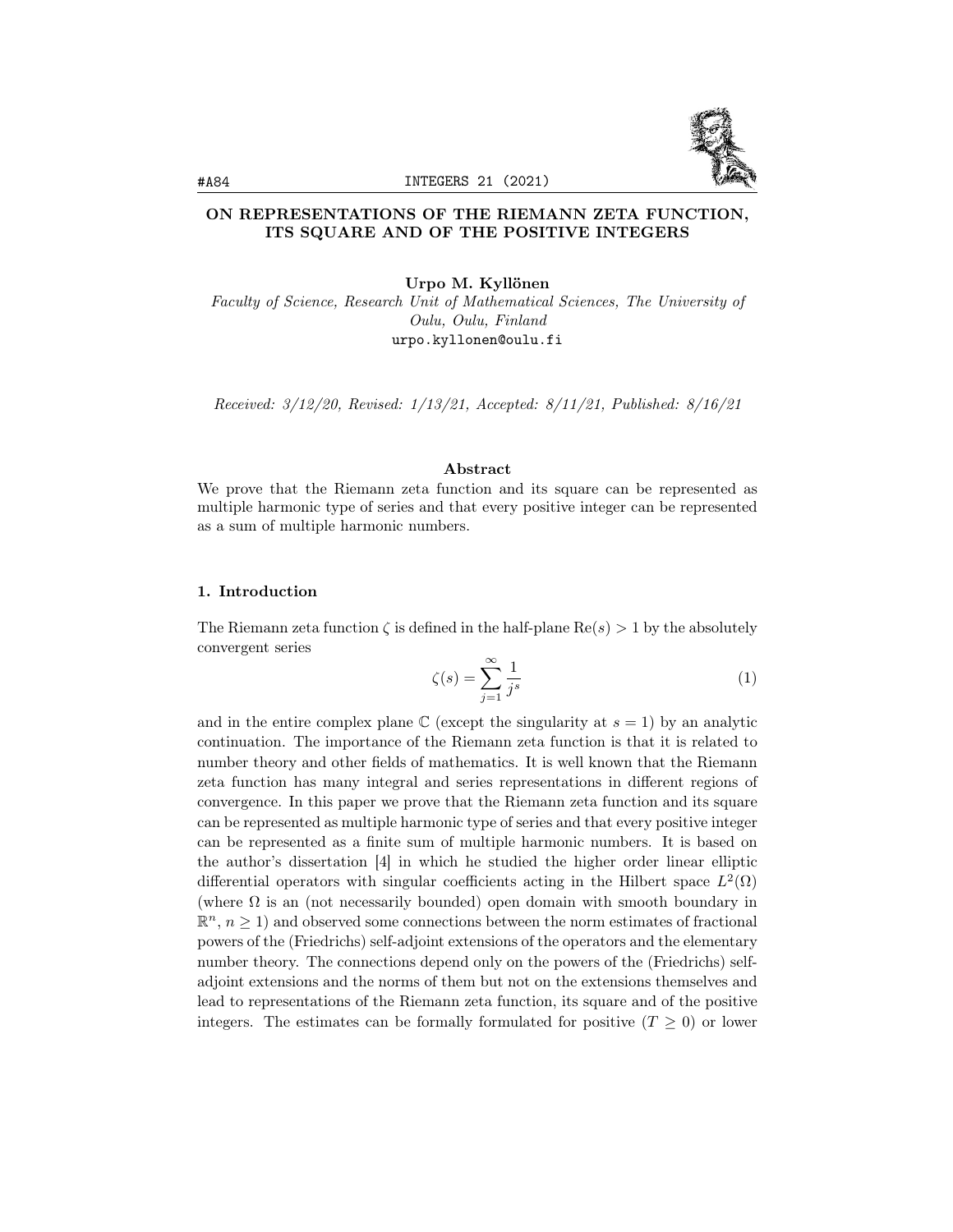semi-bounded ( $T \geq -c$  for some  $c \geq 0$ ) self-adjoint linear operators in abstract Hilbert spaces. If T is a lower semi-bounded, then for any fixed  $\lambda \geq c$ ,  $T_{\lambda} = T + \lambda$ will be positive, so it is enough to consider positive operators.

Let T be a positive self-adjoint linear operator in a Hilbert space  $(H, \|\cdot\|)$  with (dense) domain  $D(T)$ . If  $l \geq 1$  is an integer,  $\tau_1, \tau_2, \ldots, \tau_l \in [0, 1], \tau = \sum_{j=1}^l \tau_j$  and  $f \in D(T^l)$ , then

$$
||T^{\tau}f|| \le \prod_{j=0}^{l} ||T^{j}f||^{t_{j,l}}, \qquad (2)
$$

where the numbers (the powers)  $t_{j,l}$  (that are in [0,1] by Lemma 2) are defined recursively by:

$$
t_{0,l} = \prod_{k=1}^{l} (1 - \tau_k), \quad l \ge 1,
$$
\n(3)

$$
t_{j,l} = t_{j,l-1}(1 - \tau_l) + t_{j-1,l-1}\tau_l, \quad 1 \le j \le l-1, l \ge 2,
$$
\n<sup>(4)</sup>

$$
t_{l,l} = \prod_{k=1}^{l} \tau_k, \quad l \ge 1.
$$
 (5)

The numbers in (4) are (by Lemma 1) sums of the form

$$
t_{j,l} = \sum_{\pi} \tau_{\pi(1)} \tau_{\pi(2)} \cdots \tau_{\pi(j)} (1 - \tau_{\pi(j+1)}) (1 - \tau_{\pi(j+2)}) \cdots (1 - \tau_{\pi(l)}),
$$
 (6)

where the summation is taken over all permutations  $\pi$  of  $\{1, 2, \ldots, l\}$  such that

$$
\pi(1) < \cdots < \pi(j) \quad \text{and} \quad \pi(j+1) < \cdots < \pi(l).
$$

The number of such permutations is  $\binom{l}{j}$  which is the same as the number of jcombinations of  $\{1, 2, \ldots, l\}$ , or equivalently the number of  $(l - j)$ -combinations. Thus there are  $\binom{l}{j}$  terms of the form

$$
\tau_{i_1}\tau_{i_2}\cdots\tau_{i_j}(1-\tau_{i_{j+1}})(1-\tau_{i_{j+2}})\cdots(1-\tau_{i_l})
$$
\n(7)

in the sum (6) and any such term can be thought to be obtained from the term

$$
\tau_1 \tau_2 \cdots \tau_j (1 - \tau_{j+1})(1 - \tau_{j+2}) \cdots (1 - \tau_l)
$$

(which is in (6)) by a permutation of the variables  $\tau_1, \tau_2, \ldots, \tau_l$  such that  $\pi(k) = i_k$ ,  $1 \leq k \leq l$ . It is clear that there are also  $\binom{l}{j}$  terms of the form (3) and (5) (when  $j = 0$  and  $j = l$ ) because  $\binom{l}{0} = \binom{l}{l} = 1$  for every integer  $l \geq 1$ .

If  $l = 1$ , in which case  $\tau = \tau_1 \in [0, 1], f \in D(T)$ , we see from (3) and (5) that  $t_{0,1} = 1 - \tau$ ,  $t_{1,1} = \tau$  and get from (2) the interpolation inequality ([3], [6])

$$
||T^{\tau}f|| \leq ||Tf||^{\tau}||f||^{1-\tau}.
$$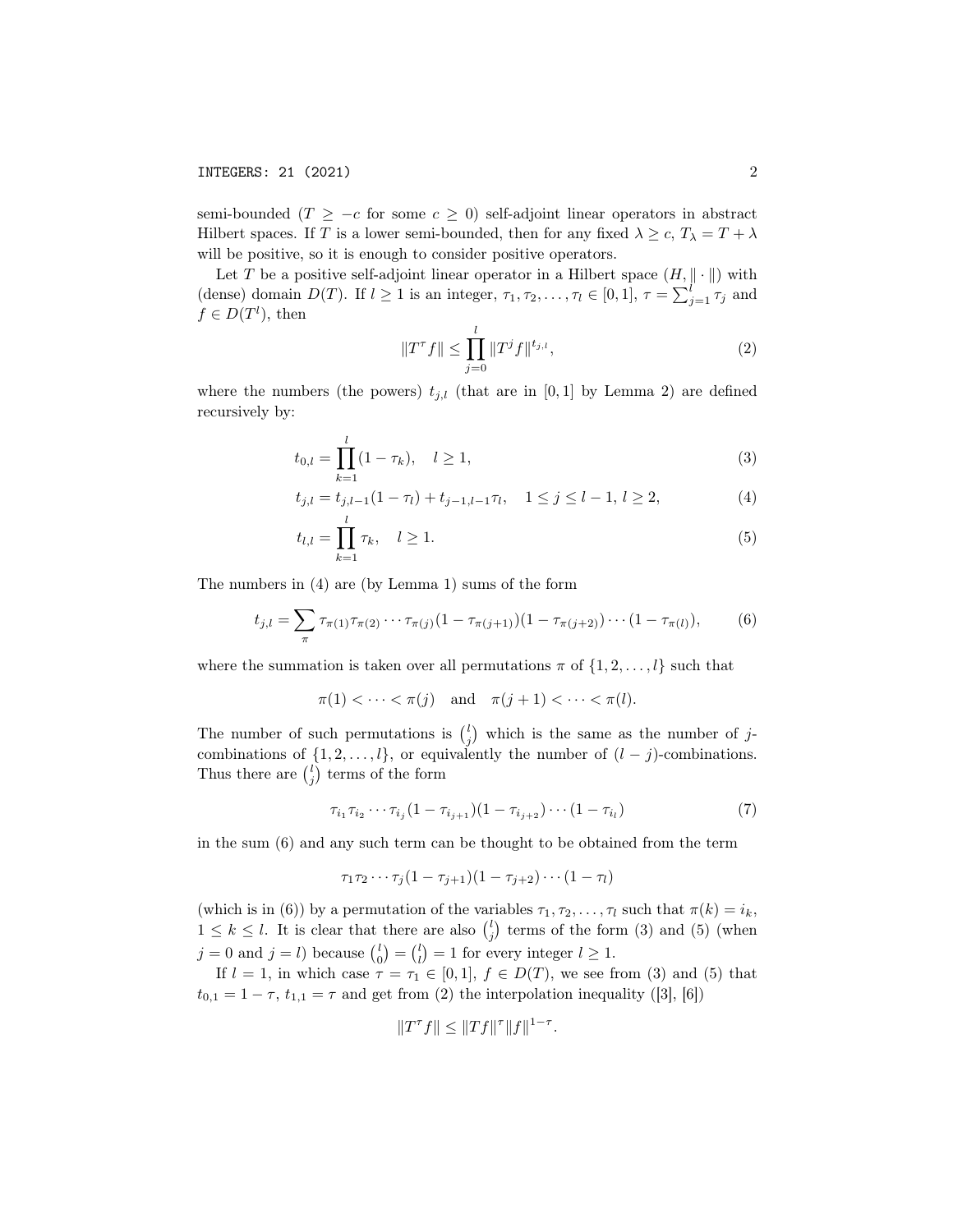Instead of considering [0, 1], we could consider any closed interval  $[\alpha, \beta]$ ,  $0 \le \alpha \le$  $\beta < \infty$ , and generalize the estimate (2) but, since our focus is on the numbers  $t_{j,l}$ , we do not pay no more attention on the operators and their estimates.

The aim of this paper is to give elementary proofs of representations of the Riemann zeta function, its square and of the positive integers. The proofs are mainly based on combinatorial argument. The first result states that the Riemann zeta function and its square can be represented as multiple type of harmonic series involving all positive composite numbers. It is as follows.

**Theorem 1.** For  $s > 1$ , the Riemann zeta function and its square can be written such that

1)

$$
\zeta(s) = \frac{1}{m(s)} \Big( 1 + \sum_{j \ge 2} \sum_{k_j > k_{j-1} > \dots > k_2 \ge 2} \frac{1}{(k_j^s - 1)(k_{j-1}^s - 1) \cdots (k_2^s - 1)} \Big),
$$

2)

$$
\zeta^{2}(s) = \frac{1}{m(s)} \left( 1 + \sum_{j \ge 2} j \sum_{k_{j} > k_{j-1} > \dots > k_{2} \ge 2} \frac{1}{(k_{j}^{s} - 1)(k_{j-1}^{s} - 1) \cdots (k_{2}^{s} - 1)} \right).
$$

Here  $m(s)$  is defined by

$$
m(s) = \prod_{(h)} \left( 1 + \frac{1}{h^s - 1} \right),
$$
 (8)

where h ranges over all positive composite numbers and  $s > 1$ .

As far as the author knows, the results obtained in this paper have not been published previously in any journal.

#### 2. Preliminaries

In this section we give two lemmas concerning combinatorial properties of the numbers  $t_{i,l}$  defined in the introduction. We begin with a following lemma.

**Lemma 1.** The numbers  $t_{j,l}$ ,  $1 \leq j \leq l-1$ ,  $l \geq 2$  in (4) are sums of the form (6).

*Proof.* We give a proof by induction on l. For  $l = 2$ ,  $j = 1$  and

$$
t_{1,2} = \tau_1(1 - \tau_2) + \tau_2(1 - \tau_1),
$$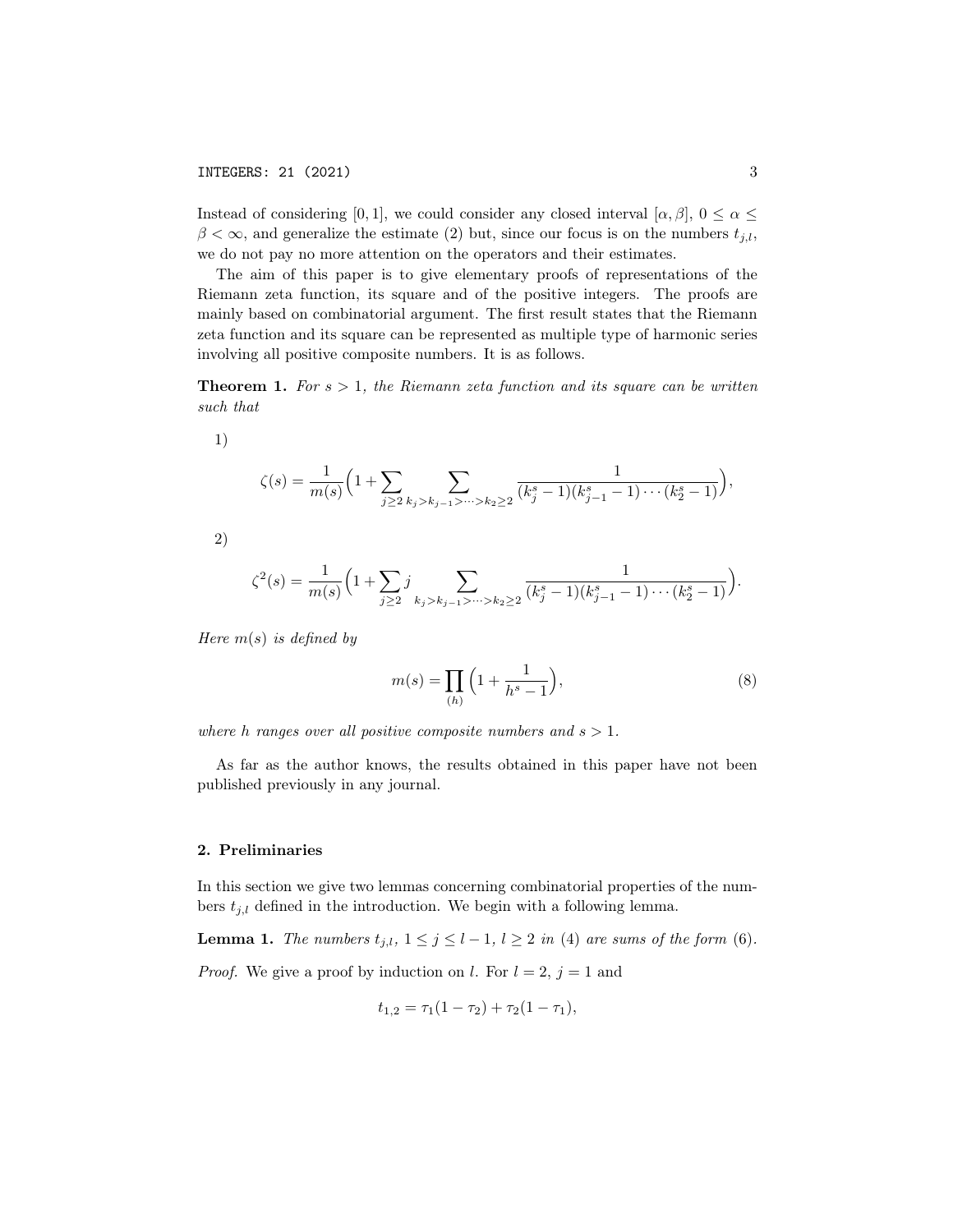where  $\pi_1(1) = 1$ ,  $\pi_1(2) = 2$  (the identity permutation) and  $\pi_2(1) = 2$ ,  $\pi_2(2) = 1$ (the transposition), so the lemma holds for  $l = 2$ . Suppose that the lemma holds (for  $l \geq 2$ ); we will prove that it also holds for  $l + 1$ . We have

$$
t_{j,l+1} = (1 - \tau_{l+1})t_{j,l} + \tau_{l+1}t_{j-1,l}
$$
  
\n
$$
= (1 - \tau_{l+1})\sum_{\pi} \tau_{\pi(1)} \cdots \tau_{\pi(j)} (1 - \tau_{\pi(j+1)}) \cdots (1 - \tau_{\pi(l)})
$$
  
\n
$$
+ \tau_{l+1} \sum_{\pi} \tau_{\pi(1)} \cdots \tau_{\pi(j-1)} (1 - \tau_{\pi(j)}) (1 - \tau_{\pi(j+1)}) \cdots (1 - \tau_{\pi(l)})
$$
  
\n
$$
= \sum_{\pi} \tau_{\pi(1)} \cdots \tau_{\pi(j)} (1 - \tau_{\pi(j+1)}) \cdots (1 - \tau_{\pi(l)}) (1 - \tau_{l+1})
$$
  
\n
$$
+ \sum_{\pi} \tau_{\pi(1)} \cdots \tau_{\pi(j-1)} \tau_{l+1} (1 - \tau_{\pi(j)}) (1 - \tau_{\pi(j+1)}) \cdots (1 - \tau_{\pi(l)}),
$$

where  $1 - \tau_{l+1}$  appears in every terms of the first sum (of  $\binom{l}{j}$  terms) and  $\tau_{l+1}$ appears in every terms of the second sum (of  $\binom{l}{j-1}$  terms). Therefore there are  $\binom{l+1}{j} = \binom{l}{j} + \binom{l}{j-1}$  permutations and terms of the form

$$
\tau_{i_1}\tau_{i_2}\cdots\tau_{i_j}(1-\tau_{i_{j+1}})(1-\tau_{i_{j+2}})\cdots(1-\tau_{i_l})(1-\tau_{i_{l+1}})
$$

in  $t_{j,l+1}$ . After renumbering (and keeping the notations), it can be written as

$$
t_{j,l+1} = \sum_{\pi} \tau_{\pi(1)} \cdots \tau_{\pi(j)} (1 - \tau_{\pi(j+1)}) \cdots (1 - \tau_{\pi(l)}) (1 - \tau_{\pi(l+1)}),
$$

and therefore it is of the form (6). This proves Lemma 1.

In the next lemma we prove three basic properties of the numbers  $t_{j,l}$  that we will apply in Lemma 3.

**Lemma 2.** For  $l \ge 1$  and  $0 \le j \le l$ , the numbers  $t_{j,l}$  in (3)-(5) satisfy the following properties:

1)

$$
0 \le t_{j,l} \le 1;\tag{9}
$$

2)

$$
\sum_{j=0}^{l} t_{j,l} = 1; \tag{10}
$$

3)

$$
\sum_{j=1}^{l} \tau_j = \sum_{j=0}^{l} j t_{j,l}.
$$
\n(11)

 $\Box$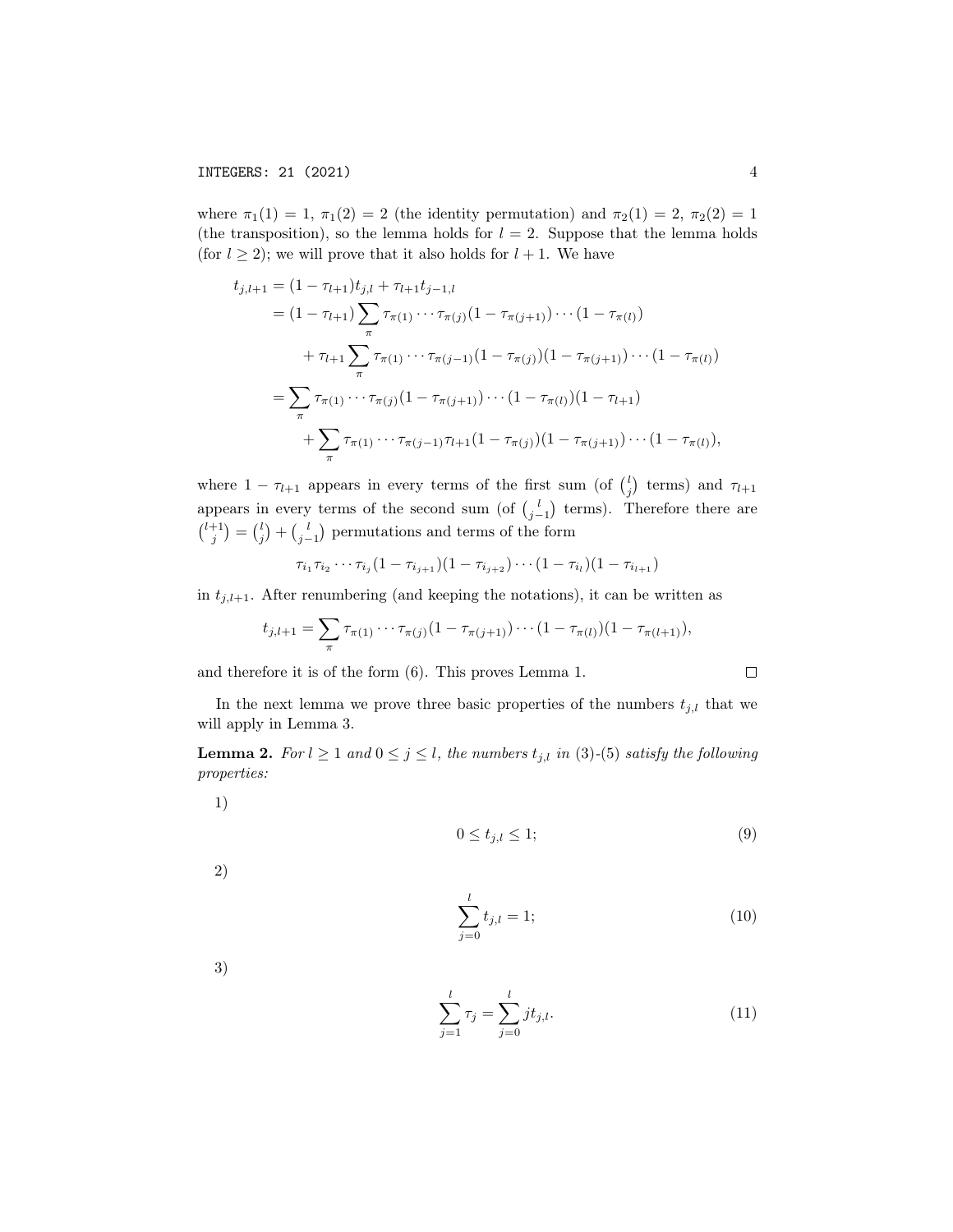# **INTEGERS: 21 (2021)** 5

Proof. 1) The property (9) follows immediately from the equality (10), or can be proved by a direct induction proof on l.

2) The approach is a direct induction proof on l. Since  $t_{0,1} = 1 - \tau_1$  and  $t_{1,1} = \tau_1$ , the equality (10) is true for  $l = 1$ . Suppose that it is true (for  $l \geq 1$ ); we will prove that it is also true for  $l + 1$ . We have

$$
\sum_{j=0}^{l+1} t_{j,l+1} = t_{0,l+1} + t_{l+1,l+1} + \sum_{j=1}^{l} t_{j,l+1}
$$
  
=  $t_{0,l+1} + t_{l+1,l+1} + \sum_{j=1}^{l} \left( (1 - \tau_{l+1}) t_{j,l} + \tau_{l+1} t_{j-1,l} \right)$  by (4)  
=  $t_{0,l+1} + t_{l+1,l+1} + (1 - \tau_{l+1}) \sum_{j=1}^{l} t_{j,l} + \tau_{l+1} \sum_{j=1}^{l} t_{j-1,l}$   
=  $t_{0,l+1} + t_{l+1,l+1} + (1 - \tau_{l+1}) \sum_{j=0}^{l} t_{j,l} - (1 - \tau_{l+1}) t_{0,l} + \tau_{l+1} \sum_{j=0}^{l} t_{j,l} - \tau_{l+1} t_{l,l}$   
=  $t_{0,l+1} + t_{l+1,l+1} + 1 - \tau_{l+1} - (1 - \tau_{l+1}) t_{0,l} + \tau_{l+1} - \tau_{l+1} t_{l,l}$   
= 1

because  $(1 - \tau_{l+1})t_{0,l} = t_{0,l+1}$  and  $\tau_{l+1}t_{l,l} = t_{l+1,l+1}$ .

3) As in the previous case, we use induction on l. For  $l = 1$ , it equals  $\tau_1 = 1 \cdot t_{1,1}$ , so (11) is true for that value of *l*. Suppose that (11) is true (for  $l \geq 1$ ). Then for  $l + 1$ , we have

$$
\sum_{j=0}^{l+1} jt_{j,l+1} = \sum_{j=1}^{l} jt_{j,l+1} + (l+1)t_{l+1,l+1}
$$
\n
$$
= \sum_{j=1}^{l} j(t_{j,l}(1 - \tau_{l+1}) + t_{j-1,l}\tau_{l+1}) + (l+1)t_{l+1,l+1}
$$
\n
$$
= (1 - \tau_{l+1}) \sum_{j=0}^{l} jt_{j,l} + \tau_{l+1} \sum_{j=0}^{l-1} jt_{j,l-1} + (l+1)t_{l+1,l+1}
$$
\n
$$
= (1 - \tau_{l+1}) \sum_{j=0}^{l} jt_{j,l} + \tau_{l+1} \sum_{j=0}^{l} (j+1)t_{j,l} - \tau_{l+1}(l+1)t_{l,l} + (l+1)t_{l+1,l+1}
$$
\n
$$
= \sum_{j=1}^{l} \tau_j + \tau_{l+1} - \tau_{l+1}(l+1)t_{l,l} + (l+1)t_{l+1,l+1}
$$
\n
$$
= \sum_{j=1}^{l+1} \tau_j.
$$

Thus Lemma 2 is proved.

 $\Box$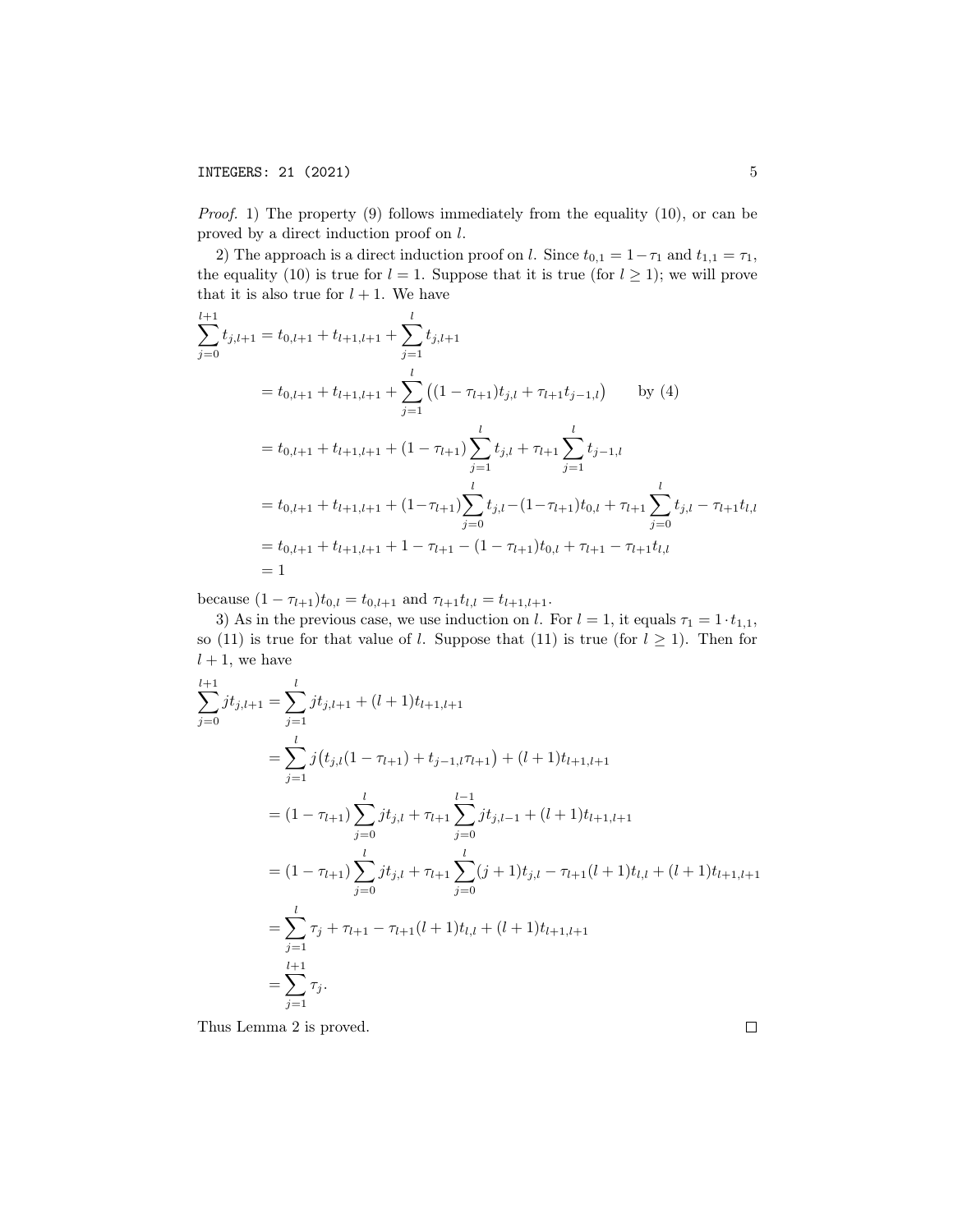INTEGERS: 21 (2021) 6

**Remark 1.** Since  $\sum_{j=0}^{l} {l \choose j} = 2^{l}$ , there are altogether  $2^{l}$  terms of the form (3), (5) and (7) in the sum  $\sum_{j=0}^{l} t_{j,l}$ .

Denote by  $q_{j,l}$  the product of all terms in  $t_{j,l}$ ,  $0 \le j \le l$ ,  $l \ge 1$ . For  $j = 0$  and  $j = l, q_{0,l} = t_{0,l} \text{ and } q_{l,l} = t_{l,l}. \text{ For } 1 \leq j \leq l-1, l \geq 2,$ 

$$
q_{j,l} = \tau_1^{m_{j-1,l-1}} \cdots \tau_l^{m_{j-1,l-1}} (1 - \tau_1)^{n_{j,l-1}} \cdots (1 - \tau_l)^{n_{j,l-1}}, \tag{12}
$$

where

$$
m_{j-1,l-1} = \begin{pmatrix} l-1 \\ j-1 \end{pmatrix}, n_{j,l-1} = \begin{pmatrix} l-1 \\ j \end{pmatrix}, m_{j-1,l-1} + n_{j,l-1} = \begin{pmatrix} l \\ j \end{pmatrix}.
$$

The equalities (12) can be proved by induction on l. If  $l = 2$ , then  $j = 1$  and  $t_{1,2} = \tau_1(1-\tau_2) + (1-\tau_1)\tau_2$ . Therefore  $q_{1,2} = \tau_1\tau_2(1-\tau_1)(1-\tau_2)$ , so  $m_{0,1} = 1$  (for both  $\tau_1$  and  $\tau_2$ ),  $n_{1,1} = 1$  (for both  $1 - \tau_1$  and  $1 - \tau_2$ ) with  $\binom{2}{1} = m_{0,1} + n_{1,1}$ . Thus the assertion is true for  $l = 2$ . Suppose that it is true (for  $l \geq 2$ ). We prove that it is true for  $l + 1$ . Since

$$
t_{j,l+1} = (1 - \tau_{l+1})t_{j,l} + \tau_{l+1}t_{j-1,l},
$$

we have

$$
q_{j,l+1} = (1 - \tau_{l+1})^{\binom{l}{j}} q_{j,l} \tau_{l+1}^{\binom{j-1}{j-1}} q_{j-1,l}
$$
  
\n
$$
= (1 - \tau_{l+1})^{\binom{l}{j}} \tau_1^{\binom{j-1}{j-1}} \cdots \tau_l^{\binom{j-1}{j-1}} (1 - \tau_1)^{\binom{l-1}{j}} \cdots (1 - \tau_l)^{\binom{l-1}{j}}
$$
  
\n
$$
\times \tau_{l+1}^{\binom{j-1}{j-1}} \tau_1^{\binom{j-1}{j-2}} \cdots \tau_l^{\binom{j-1}{j-2}} (1 - \tau_1)^{\binom{j-1}{j-1}} \cdots (1 - \tau_l)^{\binom{j-1}{j-1}}
$$
  
\n
$$
= \tau_1^{\binom{j-1}{j-1}} \cdots \tau_{l+1}^{\binom{j-1}{j-1}} (1 - \tau_1)^{\binom{l}{j}} \cdots (1 - \tau_{l+1})^{\binom{l}{j}}
$$

such that

$$
\binom{l+1}{j} = m_{j-1,l} + n_{j,l}, \quad m_{j-1,l} = \binom{l}{j-1}, \quad n_{j,l} = \binom{l}{j}.
$$

If we define  $m_{0,l} = 0$  and  $n_{0,l} = 1$  for  $q_{0,l}$  and  $m_{l,l} = 1$  and  $n_{l,l} = 0$  for  $q_{l,l}$ , then the numbers  $m_{0,l}$   $m_{j-1,l-1}$ ,  $m_{l,l}$ , (res.  $n_{0,l}$ ,  $n_{j,l-1}$ ,  $n_{l,l}$ ) tell us how many times  $\tau_1, \ldots, \tau_l$  (res.  $1 - \tau_1, \ldots, 1 - \tau_l$ ) appear in  $t_{0,l}, t_{j,l}$  and  $t_{l,l}$  for  $1 \leq j \leq l-1, l \geq 2$ . Since

$$
\prod_{j=0}^{l} q_{j,l} = \tau_1^{2^{l-1}} \cdots \tau_l^{2^{l-1}} (1 - \tau_1)^{2^{l-1}} \cdots (1 - \tau_l)^{2^{l-1}},
$$

it follows that each of the numbers  $\tau_1, \ldots, \tau_l$  and  $1 - \tau_1, \ldots, 1 - \tau_l$  appears  $2^{l-1}$ times in (2).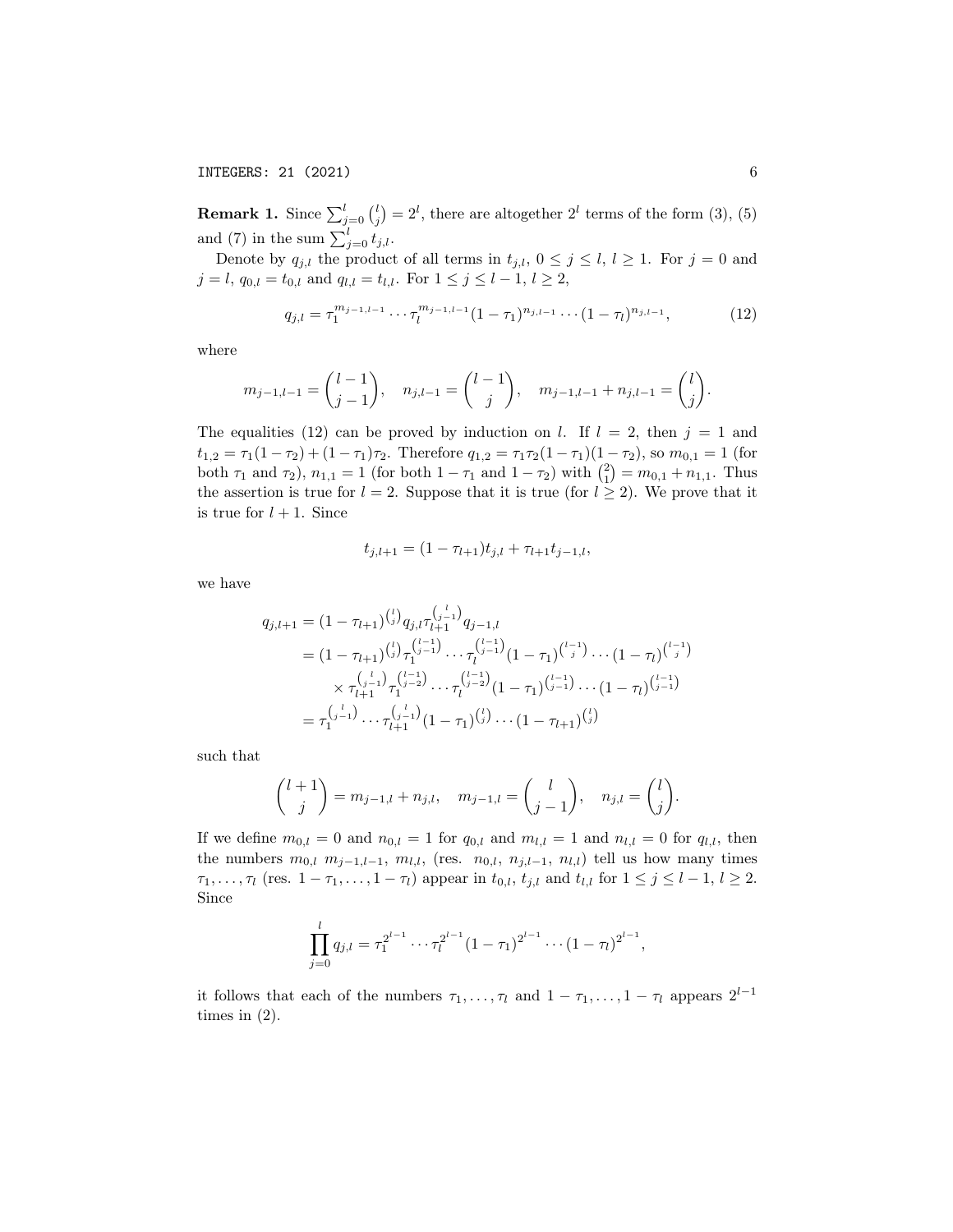Remark 2. There are a number of assertions which can be obtained as special cases of (10) and (11). We mention two that are well-known.

(a) For any integer  $l \geq 1$  and any  $\alpha \in [0, 1],$ 

$$
\sum_{j=0}^l \binom{l}{j} \alpha^j (1-\alpha)^{l-j} = 1.
$$

This is the sum of all probabilities of a binomial random variable on getting j successes on l trials, each with probability  $\alpha$ .

(b) For any integer  $l \geq 1$  and any  $\alpha \in ]0,1[,$ 

$$
l\alpha = \sum_{j=0}^{l} j \binom{l}{j} \alpha^{j} (1-\alpha)^{l-j}.
$$

This is the expected value of a binomial random variable on  $l$  trials, each with probability  $\alpha$  of success. For both of these assertions, we refer to [2].

The assertion (a) follows from (10) and the assertion (b) form (11) when all the numbers  $\tau_j$  are equal:  $\tau_j = \alpha \in [0,1]$  for all  $1 \leq j \leq l$ . Thus (10) and (11) are the generalizations of the assertions (a) and (b) when interpreted probabilistically.

### 3. The Proofs of Representations

We need the following lemma.

**Lemma 3.** Let  $\tau_1 = 1$ ,  $\tau_j = \frac{1}{j^s}$ ,  $2 \le j \le l$ ,  $l \ge 2$ ,  $s > 0$ . Then we have

$$
\prod_{k=2}^{l} \left(1 + \frac{1}{k^{s} - 1}\right)
$$
\n
$$
= 1 + \sum_{j=2}^{l} \sum_{k_{j} = j}^{l} \sum_{k_{j-1} = j-1}^{k_{j} - 1} \cdots \sum_{k_{2} = 2}^{k_{3} - 1} \frac{1}{(k_{j}^{s} - 1)(k_{j-1}^{s} - 1)\cdots(k_{2}^{s} - 1)}.
$$
\n(13)

*Proof.* Our starting point are (the recurrence relations)  $(3)-(5)$ . In order to apply them, we rewrite them as follows:

$$
t_{0,l} = \prod_{k=1}^{l} (1 - \tau_k),\tag{14}
$$

$$
t_{j,l} = \Big(\sum_{k_j=j}^{l} \sum_{k_{j-1}=j-1}^{k_j-1} \cdots \sum_{k_2=2}^{k_3-1} \sum_{k_1=1}^{k_2-1} \frac{\tau_{k_j} \tau_{k_{j-1}} \cdots \tau_{k_2} \tau_{k_1}}{(1-\tau_{k_j}) \cdots (1-\tau_{k_1})}\Big) t_{0,l}, \ 1 \le j \le l, l \ge 1.
$$
\n
$$
(15)
$$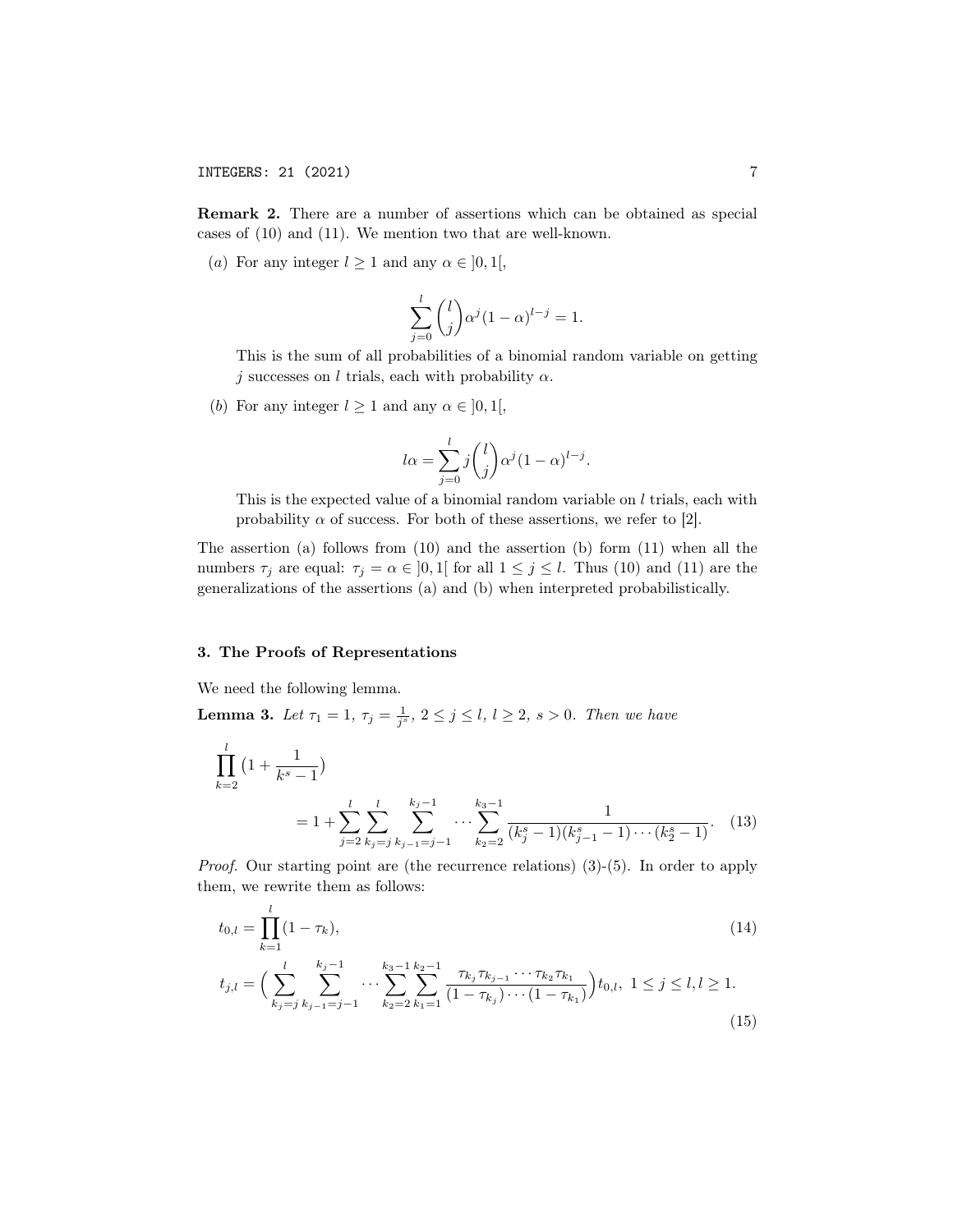Written out explicitly, they are

$$
t_{0,l} = \prod_{k=1}^{l} (1 - \tau_k),\tag{16}
$$

$$
t_{1,l} = \left(\sum_{k_1=1}^{l} \frac{\tau_{k_1}}{1 - \tau_{k_1}}\right) t_{0,l},\tag{17}
$$

$$
t_{2,l} = \left(\sum_{k_2=2}^{l} \sum_{k_1=1}^{k_2-1} \frac{\tau_{k_2}}{1 - \tau_{k_2}} \frac{\tau_{k_1}}{1 - \tau_{k_1}}\right) t_{0,l},\tag{18}
$$

$$
t_{3,l} = \left(\sum_{k_3=3}^{l} \sum_{k_2=2}^{k_3-1} \sum_{k_1=1}^{k_2-1} \frac{\tau_{k_3}}{1-\tau_{k_3}} \frac{\tau_{k_2}}{1-\tau_{k_2}} \frac{\tau_{k_1}}{1-\tau_{k_1}}\right) t_{0,l},\tag{19}
$$

$$
\vdots
$$

$$
t_{l-1,l} = \left(\sum_{k_{l-1}=l-1}^{l} \sum_{k_{l-2}=l-2}^{k_{l-1}-1} \cdots \sum_{k_1=1}^{k_2-1} \frac{\tau_{k_{l-1}}}{1-\tau_{k_{l-1}}} \frac{\tau_{k_{l-2}}}{1-\tau_{k_{l-2}}} \cdots \frac{\tau_{k_1}}{1-\tau_{k_1}}\right) t_{0,l},\qquad(20)
$$

$$
t_{l,l} = \prod_{k=1}^{l} \tau_k.
$$
\n
$$
(21)
$$

Then (10) becomes

$$
t_{0,l} + \Big(\sum_{j=1}^{l} \sum_{k_j=j}^{l} \sum_{k_{j-1}=j-1}^{k_j-1} \cdots \sum_{k_2=2}^{k_3-1} \sum_{k_1=1}^{k_2-1} \frac{\tau_{k_j} \tau_{k_{j-1}} \cdots \tau_{k_2} \tau_{k_1}}{(1-\tau_{k_j}) \cdots (1-\tau_{k_1})}\Big) t_{0,l} = 1
$$

or

$$
\prod_{k=1}^{l} \left(1 + \frac{\tau_k}{1 - \tau_k}\right) = 1 + \sum_{j=1}^{l} \sum_{k_j = j}^{l} \sum_{k_j = j-1}^{k_j - 1} \cdots \sum_{k_2 = 2}^{k_3 - 1} \sum_{k_1 = 1}^{k_2 - 1} \frac{\tau_{k_j} \tau_{k_{j-1}} \cdots \tau_{k_2} \tau_{k_1}}{\left(1 - \tau_{k_j}\right) \cdots \left(1 - \tau_{k_1}\right)} \tag{22}
$$

since

$$
\frac{1}{t_{0,l}} = \prod_{k=1}^{l} \left( 1 + \frac{\tau_k}{1 - \tau_k} \right).
$$

The expressions (16)-(21) hold for all  $(\tau_1, \dots, \tau_l) \in [0,1]^l$ , also when  $\tau_j = 1$  for some j (or even for all j) but then some of the terms  $t_{j,l}$  (all except  $t_{l,l} = 1$ ) will disappear. For example, if  $\tau_j = 1$  for at least one j, then  $t_{0,l} = 0$ . On the contrary, (22) does not hold for any  $\tau_j = 1$ . Therefore we will not use it as such but modified.

Assume now that  $\tau_1 = 1$  and  $\tau_j \in ]0,1[, 2 \leq j \leq l, l \geq 2$ . Then it follows from  $(3)-(5)$  (or from  $(14)-(21)$ ) that

$$
t_{0,l} = 0, \quad t_{1,l} = \prod_{k=2}^{l} (1 - \tau_k)
$$
\n(23)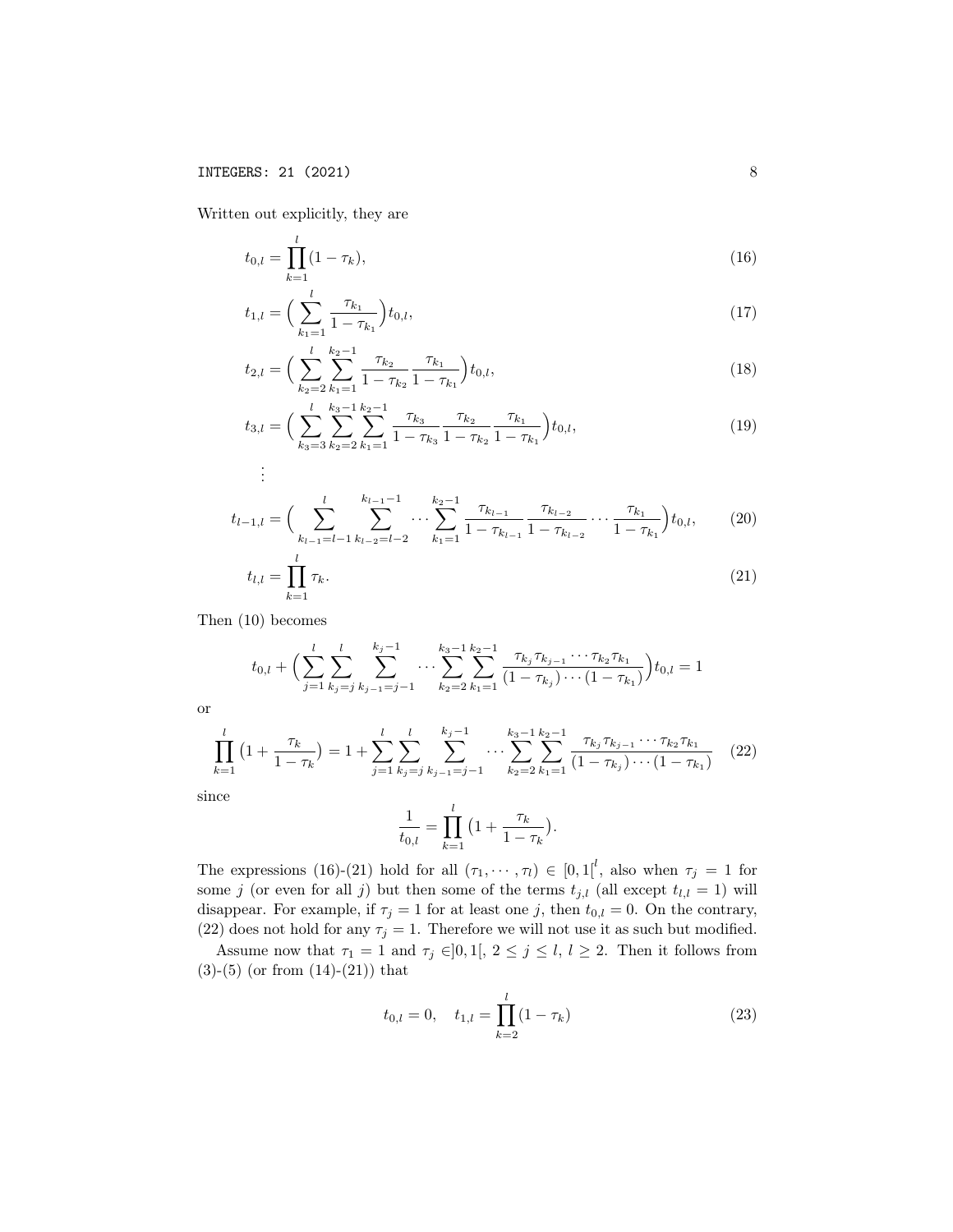and

$$
t_{j,l} = \Big(\sum_{k_j=j}^{l} \sum_{k_{j-1}=j-1}^{k_j-1} \cdots \sum_{k_3=3}^{k_4-1} \sum_{k_2=2}^{k_3-1} \frac{\tau_{k_j} \tau_{k_{j-1}} \cdots \tau_{k_3} \tau_{k_2}}{(1-\tau_{k_j}) \cdots (1-\tau_{k_2})} \Big) t_{1,l}, \ 2 \le j \le l. \tag{24}
$$

In this case (10) takes the form

$$
t_{1,l} + \Big(\sum_{j=2}^{l} \sum_{k_j=j}^{l} \sum_{k_{j-1}=j-1}^{k_j-1} \cdots \sum_{k_{2}=2}^{k_{3}-1} \frac{\tau_{k_j} \tau_{k_{j-1}} \cdots \tau_{k_3} \tau_{k_2}}{(1 - \tau_{k_j}) \cdots (1 - \tau_{k_2})}\Big) t_{1,l} = 1
$$

or

$$
\prod_{k=2}^{l} \left(1 + \frac{\tau_k}{1 - \tau_k}\right) = 1 + \sum_{j=2}^{l} \sum_{k_j=j}^{l} \sum_{k_{j-1}=j-1}^{k_j-1} \cdots \sum_{k_3=3}^{k_4-1} \sum_{k_2=2}^{k_3-1} \frac{\tau_{k_j} \tau_{k_{j-1}} \cdots \tau_{k_3} \tau_{k_2}}{\left(1 - \tau_{k_j}\right) \cdots \left(1 - \tau_{k_2}\right)}.
$$
 (25)

If we choose  $\tau_j = \frac{1}{j^s}, 2 \le j \le l, l \ge 2, s > 0$  in (25), we get

$$
\prod_{k=2}^{l} \left(1 + \frac{1}{k^{s} - 1}\right) = 1 + \sum_{j=2}^{l} \sum_{k_j = j}^{l} \sum_{k_{j-1} = j-1}^{k_{j} - 1} \cdots \sum_{k_2 = 2}^{k_3 - 1} \frac{1}{(k_j^{s} - 1)(k_{j-1}^{s} - 1)\cdots(k_2^{s} - 1)},
$$

which proves Lemma 3.

Now we are ready to prove Theorem 1.

*Proof.* 1): If  $s > 1$  and  $l \to \infty$ , then the product on the left side of (13) converges since the series

$$
\sum_{k=2}^{\infty} \frac{1}{k^s-1}
$$

converges for  $s > 1$ . Then the expression of nested sums on the right side of  $(13)$ also converges. Since every integer  $k \geq 2$  is either a prime or a composite, we can write

$$
\prod_{k=2}^{\infty} \left( 1 + \frac{1}{k^s - 1} \right) = \prod_{(p)} \left( 1 + \frac{1}{p^s - 1} \right) \prod_{(h)} \left( 1 + \frac{1}{h^s - 1} \right) = \zeta(s)m(s),\tag{26}
$$

where p ranges over all positive prime numbers  $(p \geq 2)$  and h ranges over all positive composite numbers. Here

$$
\zeta(s) = \prod_{(p)} \left( 1 + \frac{1}{p^s - 1} \right) \tag{27}
$$

 $\Box$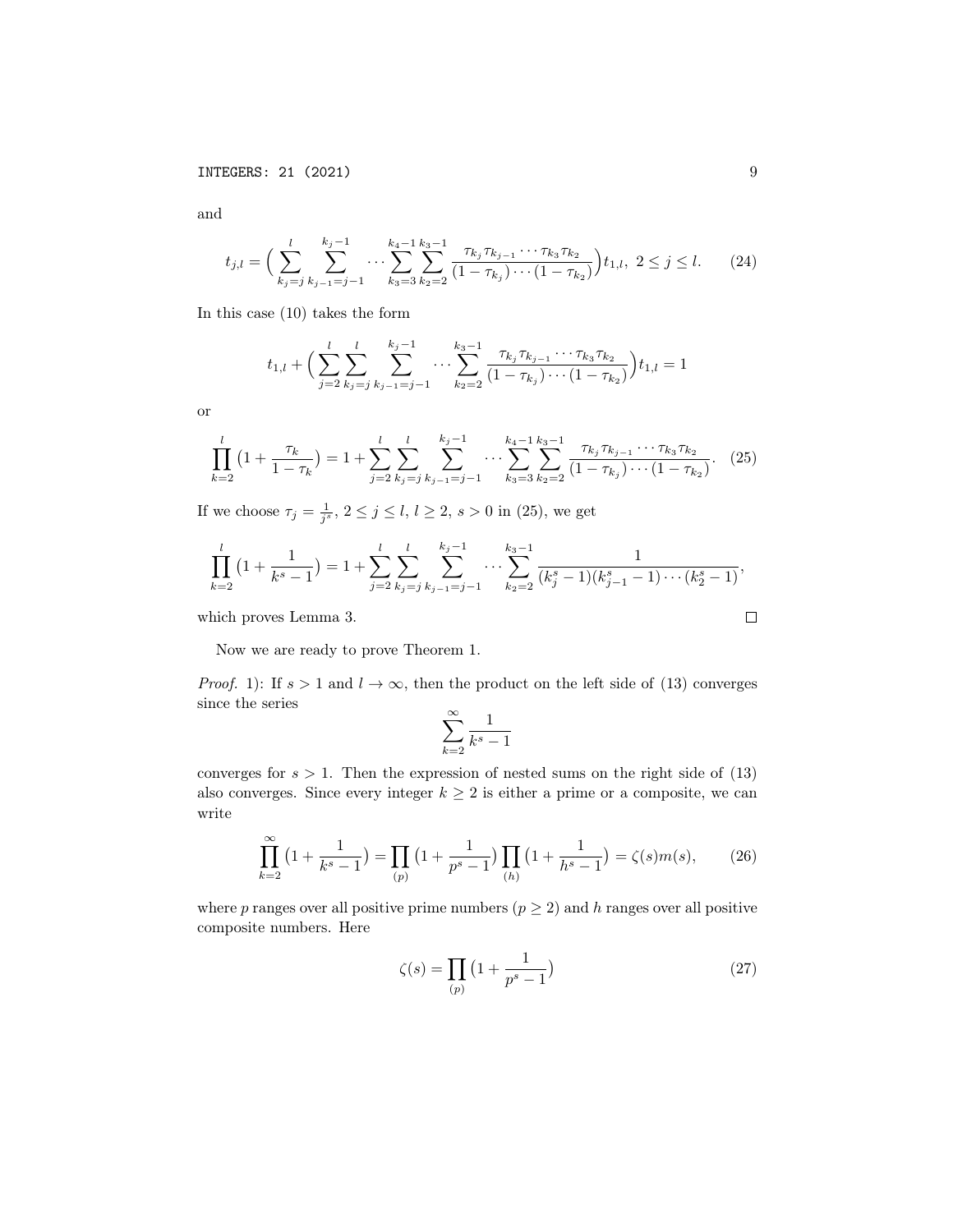is the Euler product formula of the Riemann zeta function  $([5, (16.6)])$  for  $s > 1$ (or  $\text{Re}(s) > 1$ ) and m is given by (8) for  $s > 1$  (or  $\text{Re}(s) > 1$ ). Hence we have the representation of the Riemann zeta function:

$$
\zeta(s) = \frac{1}{m(s)} \Big( 1 + \sum_{j=2}^{\infty} \sum_{k_j=j}^{\infty} \sum_{k_{j-1}=j-1}^{k_j-1} \cdots \sum_{k_2=2}^{k_3-1} \frac{1}{(k_j^s-1)(k_{j-1}^s-1)\cdots (k_2^s-1)} \Big),
$$

for  $s > 1$ , therefore for  $Re(s) > 1$ .

2): Consider next the property (11) and apply it when  $\tau_1 = 1$  and  $\tau_j \in ]0,1[,$  $2 \le j \le l, l \ge 2$ . Then, by (23) and (24),

$$
\sum_{j=1}^{l} \tau_j = t_{1,l} + \sum_{j=2}^{l} j t_{j,l}
$$

or

$$
\sum_{j=1}^{l} \tau_j = \prod_{k=2}^{l} (1 - \tau_k) + \left( \sum_{j=2}^{l} j \sum_{k_j=j}^{l} \sum_{k_{j-1}=j-1}^{k_j-1} \cdots \sum_{k_{2}=2}^{k_{3}-1} \frac{\tau_{k_j} \tau_{k_{j-1}} \cdots \tau_{k_{3}} \tau_{k_{2}}}{(1 - \tau_{k_j}) \cdots (1 - \tau_{k_{2}})} \right) \prod_{k=2}^{l} (1 - \tau_k).
$$

This is equal to

$$
\left(\sum_{j=1}^{l} \tau_{j}\right) \prod_{k=2}^{l} \left(1 + \frac{\tau_{k}}{1 - \tau_{k}}\right)
$$
  
=  $1 + \sum_{j=2}^{l} j \sum_{k_{j}=j}^{l} \sum_{k_{j-1}=j-1}^{k_{k}-1} \cdots \sum_{k_{2}=2}^{k_{3}-1} \frac{\tau_{k_{j}} \tau_{k_{j-1}} \cdots \tau_{k_{3}} \tau_{k_{2}}}{\left(1 - \tau_{k_{j}}\right) \cdots \left(1 - \tau_{k_{2}}\right)}$ .

Putting  $\tau_j = \frac{1}{j^s}$ ,  $1 \le j \le l$ ,  $l \ge 2$ ,  $s > 0$  into this, gives

$$
\left(\sum_{j=1}^{l} \frac{1}{j^{s}}\right) \prod_{k=2}^{l} \left(1 + \frac{1}{k^{s} - 1}\right)
$$
  
=  $1 + \sum_{k=2}^{l} j \sum_{k_{j} = j}^{l} \sum_{k_{j-1} = j-1}^{k_{j}-1} \cdots \sum_{k_{2}=2}^{k_{3}-1} \frac{1}{(k_{j}^{s} - 1)(k_{j-1}^{s} - 1)\cdots(k_{2}^{s} - 1)}.$ 

If  $s > 1$ , then the left side converges and (by (1) and (26)) have the limit  $\zeta^2(s)m(s)$ as  $l \to +\infty$ . Hence so does the right side and have the same limit. Thus

$$
\zeta^{2}(s) = \frac{1}{m(s)} \Big( 1 + \sum_{j=2}^{\infty} \sum_{k_{j}=j}^{\infty} \sum_{k_{j-1}=j-1}^{k_{j}-1} \cdots \sum_{k_{2}=2}^{k_{3}-1} \frac{1}{(k_{j}^{s}-1)(k_{j-1}^{s}-1)\cdots(k_{2}^{s}-1)} \Big),
$$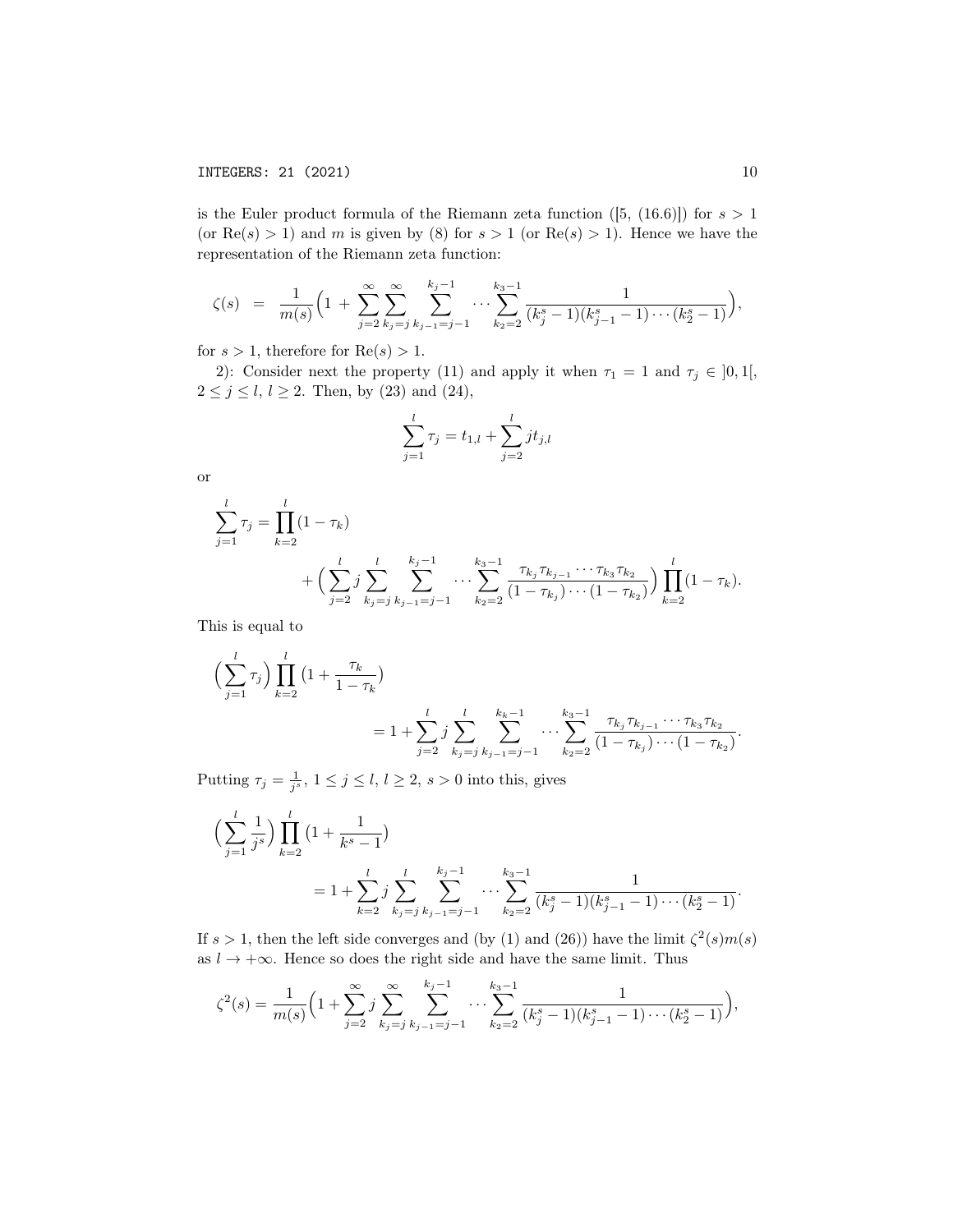INTEGERS: 21 (2021) 11

for  $s > 1$ , therefore for  $\text{Re}(s) > 1$ . This is the representation of the square of the Riemann zeta function, and completes the proof of Theorem 1.  $\Box$ 

**Remark 3.** For  $s > 1$  (or  $Re(s) > 1$ ), the Riemann zeta function can also be represented as a multiple harmonic type of series involving all positive prime numbers,

$$
\zeta(s) = 1 + \sum_{j \ge 2} \sum_{p_j > p_{j-1} > \dots > p_2 \ge 2} \frac{1}{(p_j^s - 1)(p_{j-1}^s - 1)\dots(p_2^s - 1)},
$$

where  $p_j$  is the jth positive prime number. This follows from (25) by taking  $\tau_j = \frac{1}{p_j^s}$ ,  $s > 1$ , and letting  $l \to +\infty$  because then the left side of it converges to the Riemann zeta function.

As a consequence of Lemma 3, we obtain our second result.

**Theorem 2.** Every positive integer  $l - 1$  ( $l \geq 2$ ) can be written such that

$$
l - 1 = \sum_{j=2}^{l} \sum_{l-1 \ge k_{j-1} > k_{j-2} > \dots > k_2 > k_1 \ge 1} \frac{1}{k_{j-1}k_{j-2}\dots k_2k_1}.
$$
 (28)

*Proof.* We set  $s = 1$  in (13). On the left side, we have  $\prod_{k=2}^{l} (1 + \frac{1}{k-1}) = l$ . Renumbering  $k_2 - 1 = i_1, k_3 - 1 = i_2, \ldots, k_j - 1 = i_{j-1}$  on the right side then gives

$$
l-1 = \sum_{j=2}^{l} \sum_{i_{j-1}=j-1}^{l-1} \sum_{i_{j-2}=j-2}^{i_{j-1}-1} \cdots \sum_{i_{2}=2}^{i_{3}-1} \sum_{i_{1}=1}^{i_{2}-1} \frac{1}{i_{j-1}i_{j-2}\cdots i_{2}i_{1}}.
$$
 (29)

Thus every positive integer can be represented as a finite sum of multiple harmonic numbers. This proves Theorem 2.  $\Box$ 

**Remark 4.** It is well known that for  $n \geq 1$ , the harmonic numbers  $H_n(1)$  are not integers except in the case  $n = 1$ . In 2012, Chen and Tang [1, Theorem 1] generalized this result and proved that the multiple harmonic sums (numbers)

$$
H_n(\{1\}^j) = \sum_{n \ge k_j > k_{j-1} > \dots > k_2 > k_1 \ge 1} \frac{1}{k_j k_{j-1} \dots k_2 k_1}, \quad 1 \le j \le n,
$$

are not integers except in the cases  $n = 1$ ,  $j = 1$  and  $n = 3$ ,  $j = 2$ .

**Remark 5.** Theorem 2 can also be proved by induction on  $l$ . For it, we write the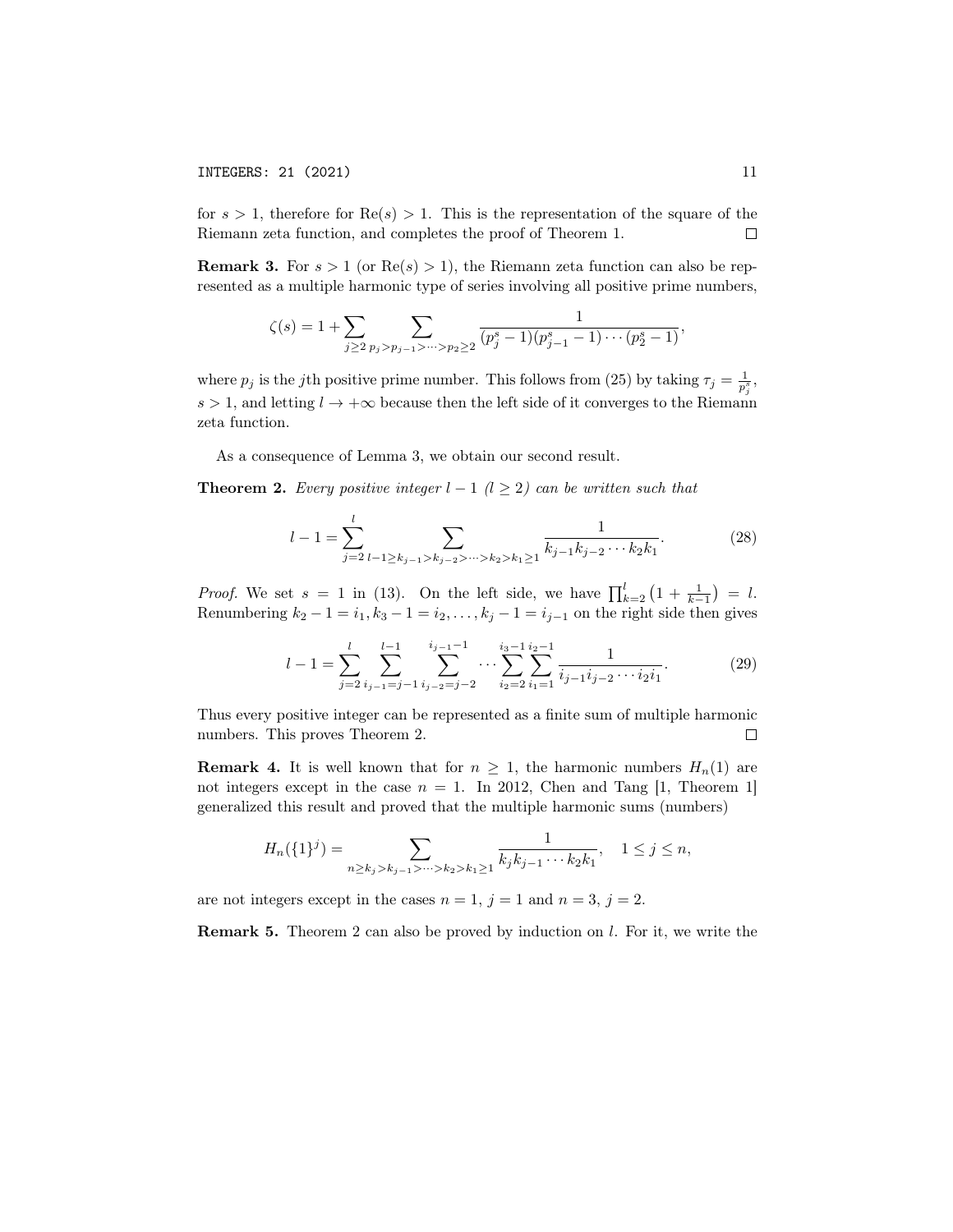right side of the representation in (28) explicitly (using the form of (29)),

$$
\sum_{j=2}^{l} \sum_{k_{j-1}=j-1}^{l-1} \sum_{k_{j-2}=j-2}^{k_{j-1}-1} \cdots \sum_{k_{2}=2}^{k_{3}-1} \sum_{k_{1}=1}^{k_{2}-1} \frac{1}{k_{j-1}k_{j-2}\cdots k_{2}k_{1}} \n= \sum_{k_{1}=1}^{l-1} \frac{1}{k_{1}} + \sum_{k_{2}=2}^{l-1} \frac{1}{k_{2}} \sum_{k_{1}=1}^{k_{2}-1} \frac{1}{k_{1}} + \sum_{k_{3}=3}^{l-1} \frac{1}{k_{3}} \sum_{k_{2}=2}^{k_{3}-1} \frac{1}{k_{2}} \sum_{k_{1}=1}^{k-1} \frac{1}{k_{1}} + \cdots \n+ \sum_{k_{l-2}=l-2}^{l-1} \frac{1}{k_{l-2}} \sum_{k_{l-3}=l-3}^{k_{l-2}-1} \frac{1}{k_{l-3}} \cdots \sum_{k_{2}=2}^{k_{3}-1} \frac{1}{k_{2}} \sum_{k_{1}=1}^{k_{2}-1} \frac{1}{k_{1}} \n+ \sum_{k_{l-1}=l-1}^{l-1} \frac{1}{k_{l-1}} \sum_{k_{l-2}=l-2}^{k_{l-1}-1} \frac{1}{k_{l-2}} \cdots \sum_{k_{2}=2}^{k_{3}-1} \frac{1}{k_{2}} \sum_{k_{1}=1}^{k_{2}-1} \frac{1}{k_{1}}.
$$
 (30)

If  $l = 2$ , we see from (28) and (30) that  $2 - 1 = \sum_{k=1}^{2-1} \frac{1}{k_1} = 1$ , so it is true for that value of l. Suppose now that (28) is true (for  $l \geq 2$ ) and prove that it is also true for  $l + 1$ . Replacing l on the right side of (28) by  $l + 1$  and using (30), we get

$$
\sum_{j=2}^{l+1} \sum_{k_{j-1}=j-1}^{l} \frac{1}{k_{j-1}} \sum_{k_{j-2}=j-2}^{k_{j-1}-1} \frac{1}{k_{j-2}} \cdots \sum_{k_{2}=2}^{k_{3}-1} \frac{1}{k_{2}} \sum_{k_{1}=1}^{k_{2}-1} \frac{1}{k_{1}}
$$
\n
$$
= \sum_{k_{1}=1}^{l} \frac{1}{k_{1}} + \sum_{k_{2}=2}^{l} \frac{1}{k_{2}} \sum_{k_{1}=1}^{k_{2}-1} \frac{1}{k_{1}} + \sum_{k_{3}=3}^{l} \frac{1}{k_{3}} \sum_{k_{2}=2}^{k_{3}-1} \frac{1}{k_{2}} \sum_{k_{1}=1}^{k_{2}-1} \frac{1}{k_{1}} + \cdots + \sum_{k_{l-1}=l-1}^{l} \frac{1}{k_{l-1}} \sum_{k_{l-2}=l-2}^{k_{l-1}-1} \frac{1}{k_{l-2}} \cdots \sum_{k_{2}=2}^{k_{3}-1} \frac{1}{k_{2}} \sum_{k_{1}=1}^{k_{2}-1} \frac{1}{k_{1}}
$$
\n
$$
+ \sum_{k_{l}=l}^{l} \frac{1}{k_{l}} \sum_{k_{l-1}=l-1}^{k_{l-1}} \frac{1}{k_{l-1}} \sum_{k_{l-2}=l-2}^{k_{l-1}-1} \frac{1}{k_{l-2}} \cdots \sum_{k_{2}=2}^{k_{3}-1} \frac{1}{k_{2}} \sum_{k_{1}=1}^{k_{2}-1} \frac{1}{k_{1}}
$$
\n
$$
= \sum_{k_{1}=1}^{l-1} \frac{1}{k_{1}} + \sum_{k_{2}=2}^{l-1} \frac{1}{k_{2}} \sum_{k_{1}=1}^{k_{2}-1} \frac{1}{k_{1}} + \sum_{k_{3}=3}^{l} \frac{1}{k_{3}} \sum_{k_{2}=2}^{k_{3}-1} \frac{1}{k_{2}} \sum_{k_{1}=1}^{k_{2}-1} \frac{1}{k_{1}} + \cdots + \sum_{k_{l-1}=l-1}^{l-1} \frac{1}{k_{l-1}} \sum_{k_{l-2}=l-2}^{k_{l-1}-1} \frac{1}{k_{l-
$$